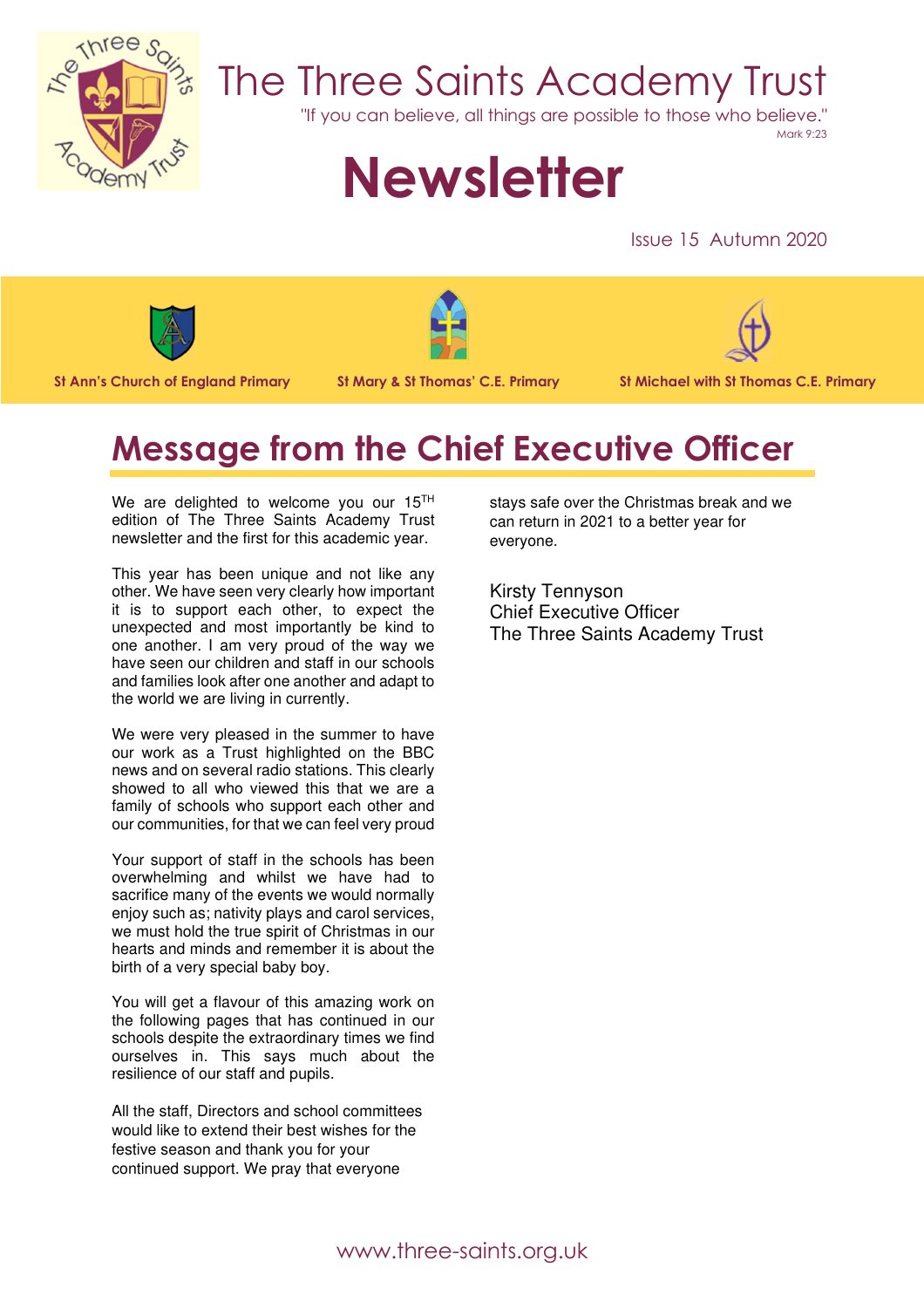

#### **Macmillan Coffee Morning**

This is a worthy cause that we support every year, but this year we had to approach it slightly differently. Sadly, we couldn't welcome our families into school for our usually coffee morning, but instead the children paid to take part in a 'cake break', in the afternoon. A tasty treat, and we managed to raise £155 for MacMillan cancer support.

#### **#GrowYourHappy**



Our year 6 pupils have worked in consultation with the St Helens Youth Council to help launch a new initiative. #GrowYourHappy is a fun online mental health toolkit full of mood-boosting content informing young people of the

importance of self-care.

#### **National Poetry Day**

In October we all celebrated the joy of poetry; we all looked at poems and enjoyed writing poetry ourselves, practicing our language skills and performing our work. Our classes all shared their poems on their class web pages so please take a look.

#### **Worship**

Children have enjoyed worship in their classrooms this term, and special class assemblies have been performed and recorded to be shared with parents and other classes. Every Monday we share a 'Zoom' key stage worship and have used these to explore our school values of Trust, Resilience and Hope through bible stories. Reverend Harry came into school to deliver Eucharist to our year 5 and 6 pupils, the service providing a welcome peaceful and reflective opportunity for staff and pupils.

#### **Road Awareness and Safety**

We have worked with the Highways Agency to make Barton Close a safe pedestrian zone during school drop-off and pick-up times, and response from families has been very positive.

Our year 5 children brought in their bikes and helmets and worked with the Bikeability team. They learned how to communicate using hand signals and how to ride their bicycles safely on the road.

Some of our children took part in a competition run by the Highways Agency, 'Be Bright Be Seen'. They designed their own reflective back packs.

#### **Odd Socks Day**

During Anti-Bullying Week, we took part in Odd Socks Day, wearing odd socks to raise awareness of difference and celebrate what makes us all unique. The children all worked with Altru Drama on the theme of 'United Against Bullying' and explored how they could help prevent bullying in school and the community. The children showed that they are totally invested in our zero-tolerance approach towards bullying, with some fantastic work and discussion.

#### **International Children's Day**

During international children's day classes completed a range of work exploring the sustainable development goals. As a UNICEF Rights Respecting School, we are always excited to learn about the global goals and use them to improve our school and environment.

#### **World War Week**

Each class has researched a different aspect of war time Britain. Some great research



and some spectacular art work has been produced.



#### **Pentathlon Success**

During PE lessons, the children have been taking part in an indoor pentathlon. The events included: speed bounce, long jump, target throw, vertical jump and shuttle-runs. Every school in St Helens took part and the children with the best scores have been selected to progress on to the Merseyside games. We were proud that six of our children have been selected for speed bounce, **l**ong jump and **s**huttle run

#### **Christmas**

Christmas may be different this year but it hasn't stopped us from

celebrating. We have enjoyed a festive Christmas dinner, Christmas jumper day, a Christmas craft day, and on party day enjoyed a virtual pantomime and an online visit from Father Christmas. In support of our local community, we have donated toiletries to our Reverse Advent Calendar and have made and sent Christmas cards to the residents of our local care homes and shelters.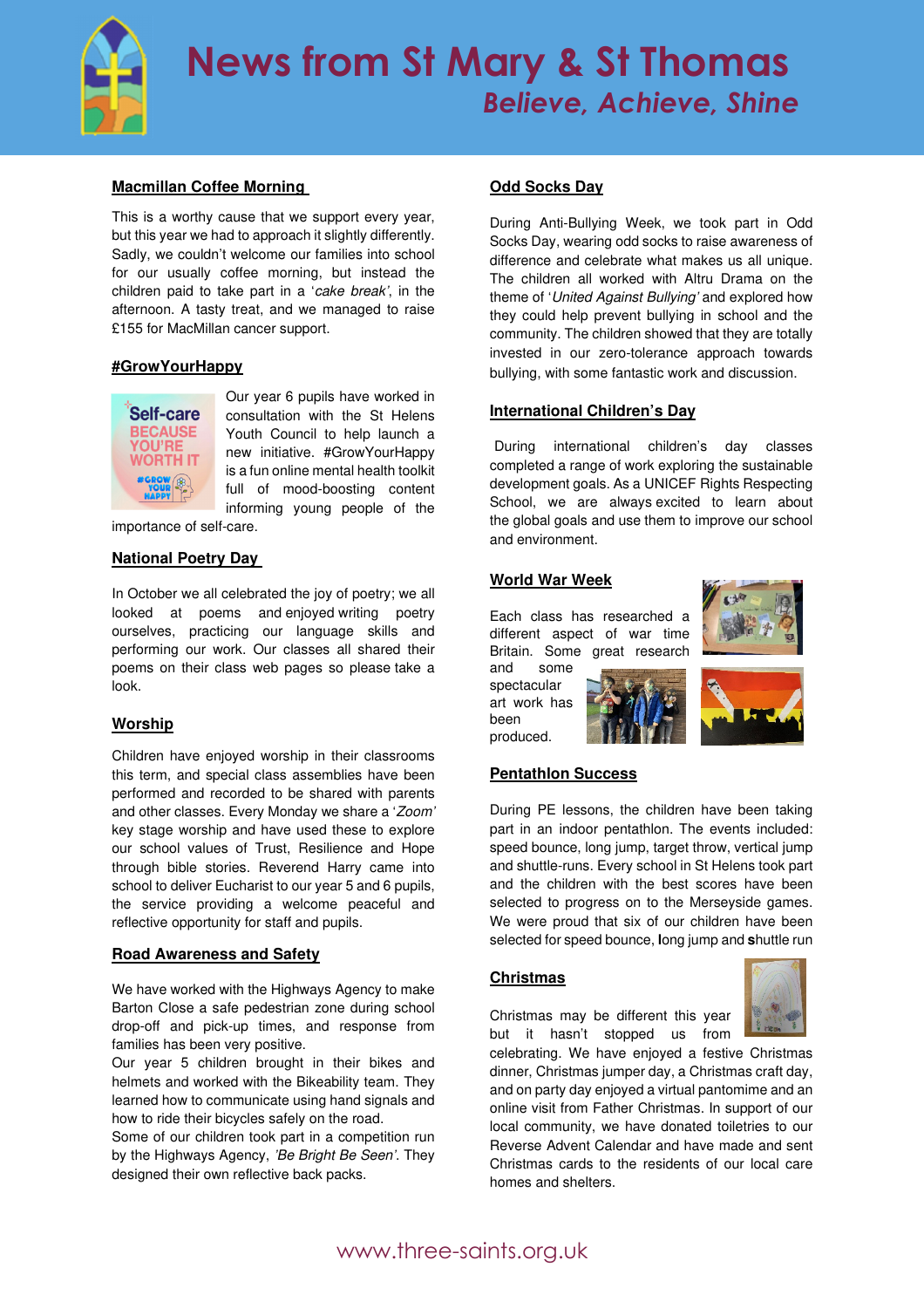

#### **WORLD WAR II WEEK**



This term saw the introduction of WW2 focus week into our Lunar Curriculum. During the week each

year group studied this great war through a different lens focusing on broader concepts such equality, democracy and children's rights.

#### **ALLOTMENT DAYS**

As part of our mental health and wellbeing focus this year, we have introduced regular opportunities for outdoor learning. So far, these sessions have taken place in our allotment and moving forward will also incorporate our woodland area. These sessions have been hugely enjoyed by the children, and parents have also passed comment on the value and importance of these sessions.

#### **DESIGN & TECHNOLOGY WEEK**



We were very excited to introduce Design and Technology Week this year.

The children thoroughly enjoyed designing and making Christmas related structures, mechanisms, as well as electrical and food products with Steph O'Donnell, a DT consultant. We were impressed with the quality of the children's work, and hope you were too! Thank you to all the voluntary contributions we received which enabled this experience to go ahead.

#### **OPEN DAY FILM**



There was a huge buzz around the building this half term when a short film

about our school was made for prospective parents/ carers. The director of the film said the children were a credit to our school, and we are led to believe that the film has been very well received by all who have enjoyed it.

#### **CHRISTMAS TIME**

We may have had to do things a little differently this year, but hopefully you will



agree that it was as special as always. The children have benefitted from taking part in online nativities, Christmas and Christingle services, bubble Christmas parties, Christmas jumper day, a Santa Dash, and even a visit from the big man himself! Huge thanks goes to Rainhill Rotary for funding a Christmas panto for the children to watch. It certainly added some extra sparkle to our festivities.

#### **CHARITY WORK**



We are extremely proud of our Town Trooper's Super Leader Team who have taken the lead on our charity work this Christmas time. We are delighted to announce that with all the food and present donations, our Town Trooper have been able to make up

the most wonderful Christmas hampers for those less fortunate than ourselves. Thank you also to all our parents/ carers who contributed – our Town Troopers could not have achieved this without you!

#### **GOODBYE AND GOODLUCK MRS MCDOWELL**

It is with deep sadness that today we are saying farewell and good luck to Mrs McDowell. Mrs McDowell has worked



at St Ann's since 2010 and worked her way up from Newly Qualified Teacher to Deputy Headteacher. Not only is Mrs McDowell an exceptional teacher, she is also an exceptional leader. Mrs McDowell is passionate about teaching and learning but above all else the children's safety, well-being and happiness. Her legacy will impact on St Ann's pupils and staff for years and years to come. I'm sure all parents/ carers would like to join the staff, School Committee and Directors in wishing Mrs McDowell all the very best for the future as she leaves us to turn her attention to her own family for a while.